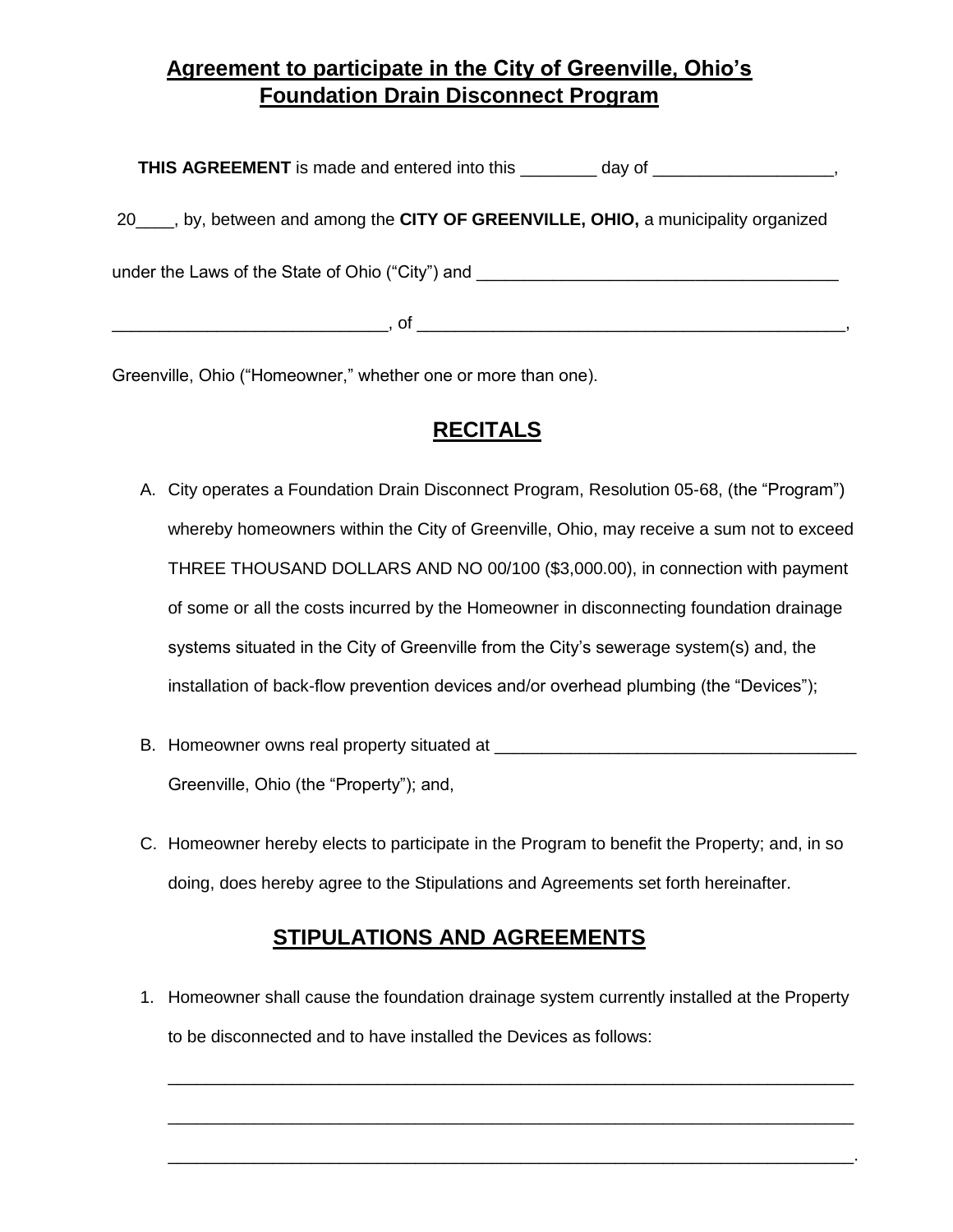- 2. Homeowner shall contract with a licensed, qualified plumber to cause the relevant foundation drain system to be removed and the above-described Devices to be installed.
- 3. In connection with the foregoing, Homeowner shall permanently disconnect from direct connection to City's sewerage system(s): (a) the Property's downspouts; (b) foundation drains; (c) exterior drains; and (d) any sump pump(s) which collect and discharge surface and/or ground water (the "Foundation Drain Systems").
- 4. The Devices shall be installed in strict compliance with the City's specifications and local plumbing codes and regulations.
- 5. At such time as the Foundation Drain Systems are removed, and the Devices are fully installed, Homeowner shall contact the City (548-3530) to arrange for relevant inspection of the Property and the Devices.
- 6. Upon completion of the inspection referenced above, Homeowner shall present to City such invoice(s) as received and incurred by the Homeowner in connection with removal of the Foundation Drain Systems and installation of the Devices.
- 7. Upon the City's sole determination that the Foundation Drain Systems have been properly removed and the Devices properly installed, the City shall, within thirty (30) days thereafter pay to Homeowner, the lesser of the amount of the invoice(s) referred to in paragraph (6.) above, or the sum of THREE THOUSAND DOLLARS AND NO 00/100 (\$3,000.00). It shall be the Homeowner's sole and personal responsibility to pay the plumber and any and all contractor(s) with which the Homeowner contracted to provide services in connection with the removal of the Foundation Drainage Systems and the installation of the Devices; however, if expressly requested by the Homeowner, the City's payment hereunder shall be issued in the joint names of the Homeowner and the Contractor(s).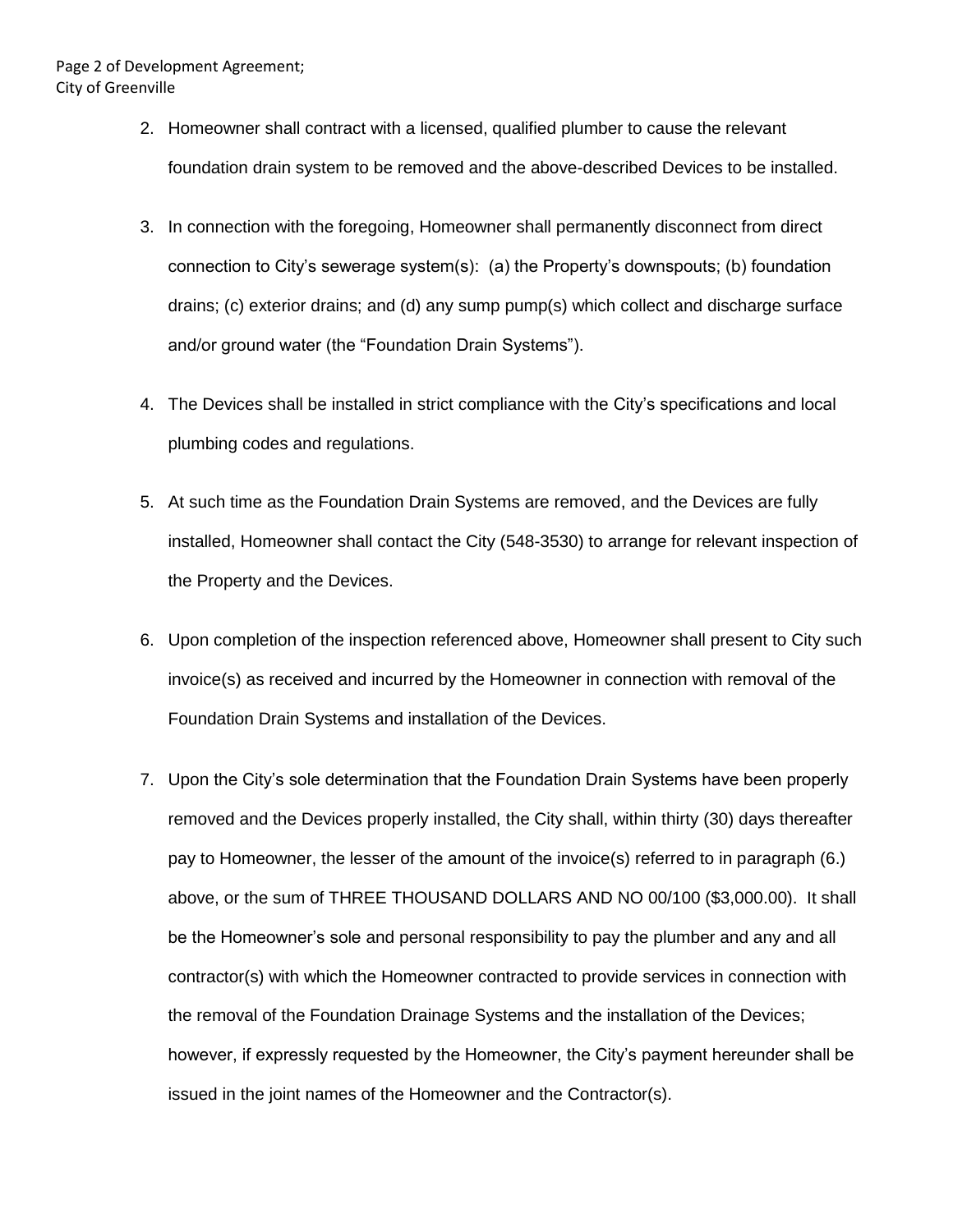- 8. By executing this Agreement, Homeowner does, for Homeowner, Homeowner's heirs, executors, administrators, successors and assigns, forever discharge the City, its employees, agents, representatives and officers, from all past, present or future claims, demands, actions, causes of action, suits, damages, losses and/or expenses of any kind, nature or amount, by virtue of the existence and removal of the Foundation Drain Systems and the installation of the Devices.
- 9. Homeowner expressly acknowledges that: (a) Homeowner has received copies of the operations and maintenance manuals for the Devices; (b) that Homeowner has read and understands the same; (c) that Homeowner is especially aware of and understands the limitations on the Devices caused by the installation, operation and connection of washing machines and exterior drains and foundation drains; (d) that Homeowner further expressly recognizes the possibility that backwater and ball valve and sump pump installations may protrude from the basement floor; (e) that Homeowner further expressly recognizes that groundwater seepage may occur around valve extensions or other devices if the related building is situated in an area with high groundwater content; and (f) that proper maintenance of the Devices is essential to the proper function of the Devices.

 **IN WITNESS WHEROF**, City and Homeowner have executed this Agreement on the date first set forth above.

### **CITY OF GREENVILLE, OHIO ("City")**

 $\mathsf{By} \_\_\_\_\_\$ 

 $\blacksquare$  its  $\blacksquare$